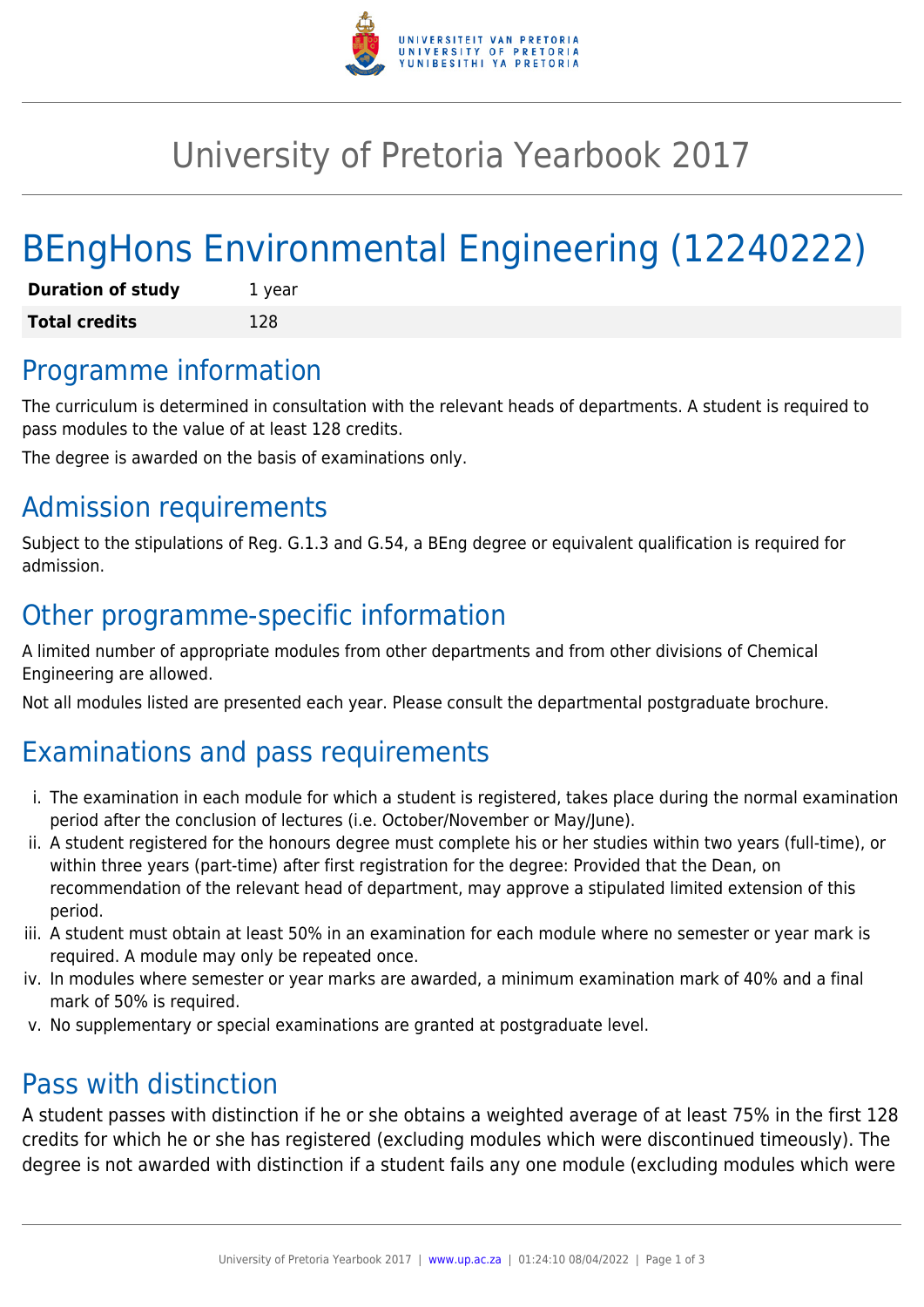

discontinued timeously).